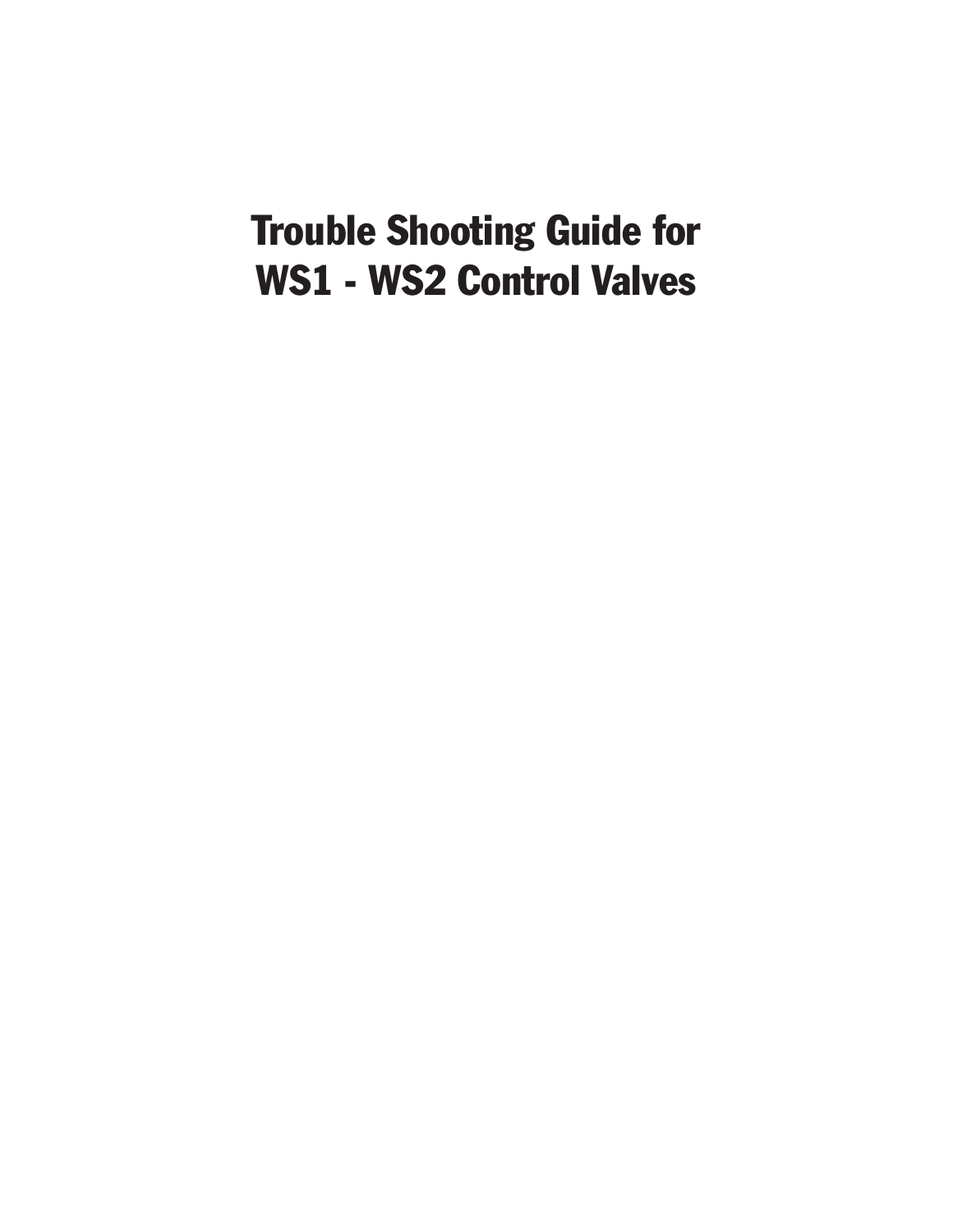| TC control valves do not have meters so shaded area are not applicable for TC control valves                                                                                                               |                                                                                                                     |                                                                                                                                                                  |  |  |
|------------------------------------------------------------------------------------------------------------------------------------------------------------------------------------------------------------|---------------------------------------------------------------------------------------------------------------------|------------------------------------------------------------------------------------------------------------------------------------------------------------------|--|--|
| Problem                                                                                                                                                                                                    | <b>Possible Cause</b>                                                                                               | <b>Solution</b>                                                                                                                                                  |  |  |
|                                                                                                                                                                                                            | a. No power at electric outlet                                                                                      | a. Repair outlet or use working outlet                                                                                                                           |  |  |
|                                                                                                                                                                                                            | b. Control valve Power Adapter not plugged into<br>outlet or power cord end not connected to PC<br>board connection | b. Plug Power Adapter into outlet or connect<br>power cord end to PC Board connection                                                                            |  |  |
| 1. No Display on PC Board                                                                                                                                                                                  | c. Improper power supply                                                                                            | c. Verify proper voltage is being delivered to<br>PC Board                                                                                                       |  |  |
|                                                                                                                                                                                                            | d. Defective Power Adapter                                                                                          | d. Replace Power Adapter                                                                                                                                         |  |  |
|                                                                                                                                                                                                            | e. Defective PC Board                                                                                               | e. Replace PC Board                                                                                                                                              |  |  |
|                                                                                                                                                                                                            | a. Power Adapter plugged into electric outlet<br>controlled by light switch                                         | a. Use uninterrupted outlet                                                                                                                                      |  |  |
|                                                                                                                                                                                                            | b. Tripped breaker switch and/or tripped GFI                                                                        | b. Reset breaker switch and/ or GFI switch                                                                                                                       |  |  |
| 2. PC Board does not display correct time of day                                                                                                                                                           | c. Power outage                                                                                                     | c. Reset time of day. If PC Board has battery<br>back up present the battery may be<br>depleted. See Front Cover and Drive<br>Assembly drawing for instructions. |  |  |
|                                                                                                                                                                                                            | d. Defective PC Board                                                                                               | d. Replace PC Board                                                                                                                                              |  |  |
|                                                                                                                                                                                                            | a. Bypass valve in bypass position                                                                                  | a. Turn bypass handles to place bypass in<br>service position                                                                                                    |  |  |
|                                                                                                                                                                                                            | b. Meter is not connected to meter connection on<br>PC Board                                                        | b. Connect meter to three pin connection<br>labeled METER on PC Board                                                                                            |  |  |
| 3. Display does not indicate that water is flowing.<br>Refer to user instructions for how the display                                                                                                      | c. Restricted/stalled meter turbine                                                                                 | c. Remove meter and check for rotation or<br>foreign material                                                                                                    |  |  |
| indicates water is flowing                                                                                                                                                                                 | d. Meter wire not installed securely into three pin<br>connector                                                    | d. Verify meter cable wires are installed<br>securely into three pin connector labeled<br><b>METER</b>                                                           |  |  |
|                                                                                                                                                                                                            | e. Defective meter                                                                                                  | e. Replace meter                                                                                                                                                 |  |  |
|                                                                                                                                                                                                            | f. Defective PC Board                                                                                               | f. Replace PC Board                                                                                                                                              |  |  |
|                                                                                                                                                                                                            | a. Power outage                                                                                                     | a. Reset time of day. If PC Board has battery<br>back up present the battery may be<br>depleted. See Front Cover and Drive<br>Assembly drawing for instructions. |  |  |
|                                                                                                                                                                                                            | b. Time of day not set correctly                                                                                    | b. Reset to correct time of day                                                                                                                                  |  |  |
| 4. Control valve regenerates at wrong time of day                                                                                                                                                          | c. Time of regeneration set incorrectly                                                                             | c. Reset regeneration time                                                                                                                                       |  |  |
|                                                                                                                                                                                                            | d. Control valve set at "on 0" (immediate<br>regeneration)                                                          | d. Check programming setting and reset to<br>NORMAL (for a delayed regen time)                                                                                   |  |  |
|                                                                                                                                                                                                            | e. Control valve set at "NORMAL + on 0"<br>(delayed and/ or immediate)                                              | e. Check programming setting and reset to<br>NORMAL (for a delayed regen time)                                                                                   |  |  |
| 5. Time of day flashes on and off                                                                                                                                                                          | a. Power outage                                                                                                     | a. Reset time of day. If PC Board has battery<br>back up present the battery may be<br>depleted. See Front Cover and Drive<br>Assembly drawing for instructions. |  |  |
| 6. Control valve does not regenerate automatically                                                                                                                                                         | a. Broken drive gear or drive cap assembly                                                                          | a. Replace drive gear or drive cap assembly                                                                                                                      |  |  |
| when the correct button(s) is depressed and held. For                                                                                                                                                      | b. Broken Piston Rod                                                                                                | b. Replace piston rod                                                                                                                                            |  |  |
| TC valves the buttons are $\triangle \& \blacktriangledown$ . For all other valves<br>the button is REGEN                                                                                                  | c. Defective PC Board                                                                                               | c. Defective PC Board                                                                                                                                            |  |  |
| 7. Control valve does not regenerate automatically<br>but does when the correct button(s) is depressed and<br>held. For TC valves the buttons are <b>△</b> &▼. For all<br>other valves the button is REGEN | a. Bypass valve in bypass position                                                                                  | a. Turn bypass handles to place bypass in<br>service position                                                                                                    |  |  |
|                                                                                                                                                                                                            | b. Meter is not connected to meter connection on<br>PC Board                                                        | b. Connect meter to three pin connection<br>labeled METER on PC Board                                                                                            |  |  |
|                                                                                                                                                                                                            | c. Restricted/ stalled meter turbine                                                                                | c. Remove meter and check for rotation or<br>foreign material                                                                                                    |  |  |
|                                                                                                                                                                                                            | d. Incorrect programming                                                                                            | d. Check for programming error                                                                                                                                   |  |  |
|                                                                                                                                                                                                            | e. Meter wire not installed securely into three pin<br>connector                                                    | e. Verify meter cable wires are installed<br>securely into three pin connector labeled<br><b>METER</b>                                                           |  |  |
|                                                                                                                                                                                                            | f. Defective meter                                                                                                  | f. Replace meter                                                                                                                                                 |  |  |
|                                                                                                                                                                                                            | g. Defective PC Board                                                                                               | g. Replace PC Board                                                                                                                                              |  |  |

## **Troubleshooting**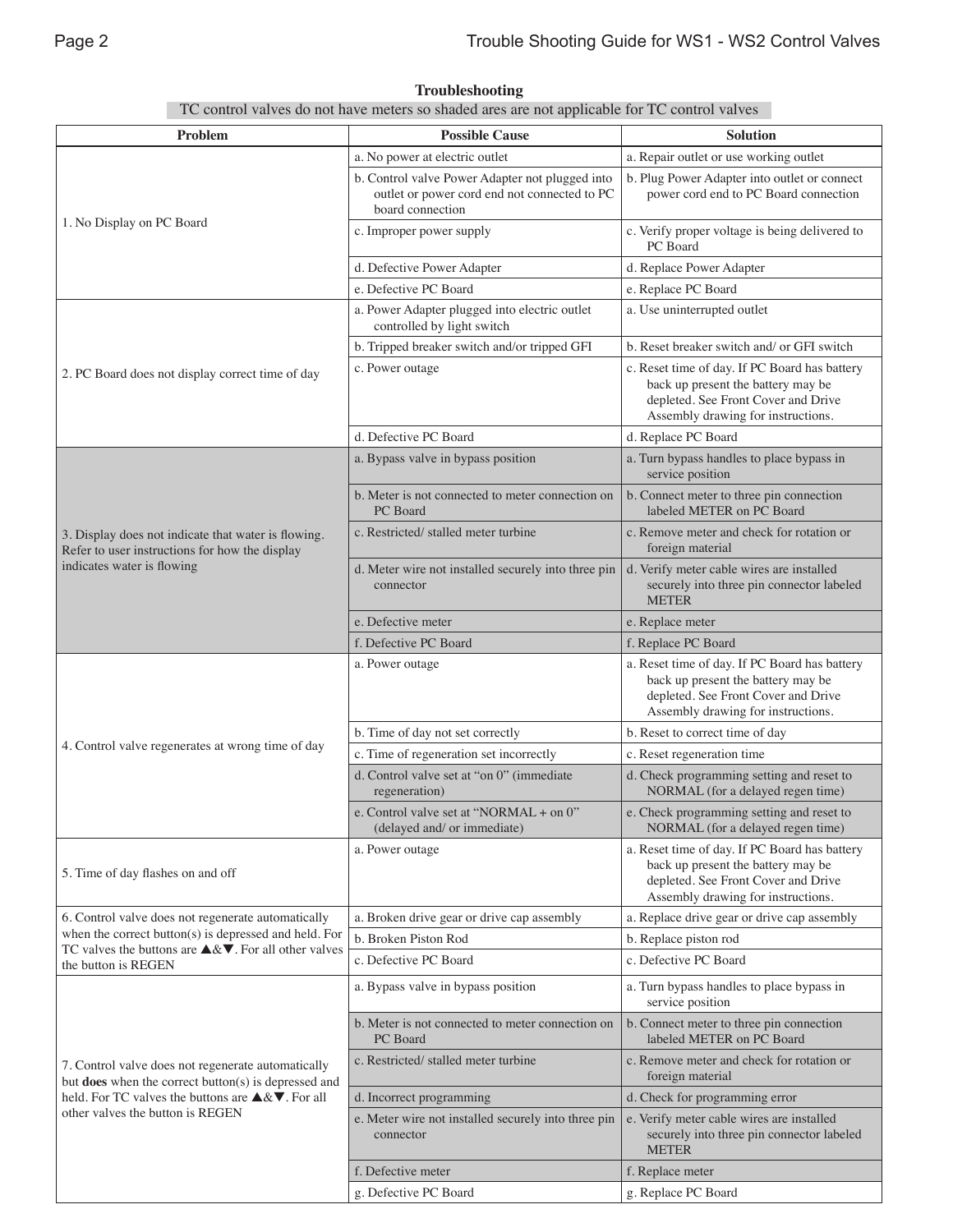| a. Bypass valve is open or faulty<br>a. Fully close bypass valve or replace<br>b. Media is exhausted due to high water usage<br>b. Check program settings or diagnostics for<br>abnormal water usage<br>c. Remove meter and check for rotation or<br>c. Meter not registering<br>foreign material<br>d. Water quality fluctuation<br>d. Test water and adjust program values<br>accordingly<br>e. No regenerant or low level of regenerant in<br>e. Add proper regenerant to tank<br>8. Hard or untreated water is being delivered<br>regenerant tank<br>f. Control fails to draw in regenerant<br>f. Refer to Trouble Shooting Guide number 12<br>g. Insufficient regenerant level in regenerant tank<br>g. Check refill setting in programming. Check<br>refill flow control for restrictions or debris<br>and clean or replace<br>h. Damaged seal/stack assembly<br>h. Replace seal/stack assembly<br>i. Control valve body type and piston type mix<br>i. Verify proper control valve body type and<br>matched<br>piston type match<br>j. Replace media bed<br>j. Fouled media bed<br>a. Improper refill setting<br>a. Check refill setting<br>b. Check program setting to make sure they<br>b. Improper program settings<br>are specific to the water quality and<br>application needs<br>9. Control valve uses too much regenerant<br>c. Check for leaking fixtures that may<br>c. Control valve regenerates frequently<br>be exhausting capacity or system is<br>undersized<br>a. Check incoming water pressure - water<br>a. Low water pressure<br>pressure must remain at minimum of 25<br>psi<br>b. Incorrect injector size<br>b. Replace injector with correct size for the<br>10. Residual regenerant being delivered to service<br>application<br>c. Check drain line for restrictions or debris<br>c. Restricted drain line<br>and clean<br>a. Improper program settings<br>a. Check refill setting<br>b. Plugged injector<br>b. Remove injector and clean or replace<br>c. Drive cap assembly not tightened in properly<br>c. Re-tighten the drive cap assembly<br>d. Damaged seal/stack assembly<br>d. Replace seal/stack<br>11. Excessive water in regenerant tank<br>e. Restricted or kinked drain line<br>e. Check drain line for restrictions or debris<br>and or un-kink drain line<br>f. Remove backwash flow controller and clean<br>f. Plugged backwash flow controller<br>or replace<br>g. Replace refill flow controller<br>g. Missing refill flow controller<br>a. Remove injector and clean or replace<br>a. Injector is plugged<br>b. Faulty regenerant piston<br>b. Replace regenerant piston<br>c. Regenerant line connection leak<br>c. Inspect regenerant line for air leak<br>d. Drain line restriction or debris cause excess<br>d. Inspect drain line and clean to correct<br>12. Control valve fails to draw in regenerant<br>restriction<br>back pressure<br>e. Drain line too long or too high<br>e. Shorten length and or height<br>f. Check incoming water pressure - water<br>f. Low water pressure<br>pressure must remain at minimum of 25<br>psi | <b>Problem</b> | <b>Possible Cause</b> | <b>Solution</b> |
|-----------------------------------------------------------------------------------------------------------------------------------------------------------------------------------------------------------------------------------------------------------------------------------------------------------------------------------------------------------------------------------------------------------------------------------------------------------------------------------------------------------------------------------------------------------------------------------------------------------------------------------------------------------------------------------------------------------------------------------------------------------------------------------------------------------------------------------------------------------------------------------------------------------------------------------------------------------------------------------------------------------------------------------------------------------------------------------------------------------------------------------------------------------------------------------------------------------------------------------------------------------------------------------------------------------------------------------------------------------------------------------------------------------------------------------------------------------------------------------------------------------------------------------------------------------------------------------------------------------------------------------------------------------------------------------------------------------------------------------------------------------------------------------------------------------------------------------------------------------------------------------------------------------------------------------------------------------------------------------------------------------------------------------------------------------------------------------------------------------------------------------------------------------------------------------------------------------------------------------------------------------------------------------------------------------------------------------------------------------------------------------------------------------------------------------------------------------------------------------------------------------------------------------------------------------------------------------------------------------------------------------------------------------------------------------------------------------------------------------------------------------------------------------------------------------------------------------------------------------------------------------------------------------------------------------------------------------------------------------------------------------------------------------------------------------------------------------------------|----------------|-----------------------|-----------------|
|                                                                                                                                                                                                                                                                                                                                                                                                                                                                                                                                                                                                                                                                                                                                                                                                                                                                                                                                                                                                                                                                                                                                                                                                                                                                                                                                                                                                                                                                                                                                                                                                                                                                                                                                                                                                                                                                                                                                                                                                                                                                                                                                                                                                                                                                                                                                                                                                                                                                                                                                                                                                                                                                                                                                                                                                                                                                                                                                                                                                                                                                                               |                |                       |                 |
|                                                                                                                                                                                                                                                                                                                                                                                                                                                                                                                                                                                                                                                                                                                                                                                                                                                                                                                                                                                                                                                                                                                                                                                                                                                                                                                                                                                                                                                                                                                                                                                                                                                                                                                                                                                                                                                                                                                                                                                                                                                                                                                                                                                                                                                                                                                                                                                                                                                                                                                                                                                                                                                                                                                                                                                                                                                                                                                                                                                                                                                                                               |                |                       |                 |
|                                                                                                                                                                                                                                                                                                                                                                                                                                                                                                                                                                                                                                                                                                                                                                                                                                                                                                                                                                                                                                                                                                                                                                                                                                                                                                                                                                                                                                                                                                                                                                                                                                                                                                                                                                                                                                                                                                                                                                                                                                                                                                                                                                                                                                                                                                                                                                                                                                                                                                                                                                                                                                                                                                                                                                                                                                                                                                                                                                                                                                                                                               |                |                       |                 |
|                                                                                                                                                                                                                                                                                                                                                                                                                                                                                                                                                                                                                                                                                                                                                                                                                                                                                                                                                                                                                                                                                                                                                                                                                                                                                                                                                                                                                                                                                                                                                                                                                                                                                                                                                                                                                                                                                                                                                                                                                                                                                                                                                                                                                                                                                                                                                                                                                                                                                                                                                                                                                                                                                                                                                                                                                                                                                                                                                                                                                                                                                               |                |                       |                 |
|                                                                                                                                                                                                                                                                                                                                                                                                                                                                                                                                                                                                                                                                                                                                                                                                                                                                                                                                                                                                                                                                                                                                                                                                                                                                                                                                                                                                                                                                                                                                                                                                                                                                                                                                                                                                                                                                                                                                                                                                                                                                                                                                                                                                                                                                                                                                                                                                                                                                                                                                                                                                                                                                                                                                                                                                                                                                                                                                                                                                                                                                                               |                |                       |                 |
|                                                                                                                                                                                                                                                                                                                                                                                                                                                                                                                                                                                                                                                                                                                                                                                                                                                                                                                                                                                                                                                                                                                                                                                                                                                                                                                                                                                                                                                                                                                                                                                                                                                                                                                                                                                                                                                                                                                                                                                                                                                                                                                                                                                                                                                                                                                                                                                                                                                                                                                                                                                                                                                                                                                                                                                                                                                                                                                                                                                                                                                                                               |                |                       |                 |
|                                                                                                                                                                                                                                                                                                                                                                                                                                                                                                                                                                                                                                                                                                                                                                                                                                                                                                                                                                                                                                                                                                                                                                                                                                                                                                                                                                                                                                                                                                                                                                                                                                                                                                                                                                                                                                                                                                                                                                                                                                                                                                                                                                                                                                                                                                                                                                                                                                                                                                                                                                                                                                                                                                                                                                                                                                                                                                                                                                                                                                                                                               |                |                       |                 |
|                                                                                                                                                                                                                                                                                                                                                                                                                                                                                                                                                                                                                                                                                                                                                                                                                                                                                                                                                                                                                                                                                                                                                                                                                                                                                                                                                                                                                                                                                                                                                                                                                                                                                                                                                                                                                                                                                                                                                                                                                                                                                                                                                                                                                                                                                                                                                                                                                                                                                                                                                                                                                                                                                                                                                                                                                                                                                                                                                                                                                                                                                               |                |                       |                 |
|                                                                                                                                                                                                                                                                                                                                                                                                                                                                                                                                                                                                                                                                                                                                                                                                                                                                                                                                                                                                                                                                                                                                                                                                                                                                                                                                                                                                                                                                                                                                                                                                                                                                                                                                                                                                                                                                                                                                                                                                                                                                                                                                                                                                                                                                                                                                                                                                                                                                                                                                                                                                                                                                                                                                                                                                                                                                                                                                                                                                                                                                                               |                |                       |                 |
|                                                                                                                                                                                                                                                                                                                                                                                                                                                                                                                                                                                                                                                                                                                                                                                                                                                                                                                                                                                                                                                                                                                                                                                                                                                                                                                                                                                                                                                                                                                                                                                                                                                                                                                                                                                                                                                                                                                                                                                                                                                                                                                                                                                                                                                                                                                                                                                                                                                                                                                                                                                                                                                                                                                                                                                                                                                                                                                                                                                                                                                                                               |                |                       |                 |
|                                                                                                                                                                                                                                                                                                                                                                                                                                                                                                                                                                                                                                                                                                                                                                                                                                                                                                                                                                                                                                                                                                                                                                                                                                                                                                                                                                                                                                                                                                                                                                                                                                                                                                                                                                                                                                                                                                                                                                                                                                                                                                                                                                                                                                                                                                                                                                                                                                                                                                                                                                                                                                                                                                                                                                                                                                                                                                                                                                                                                                                                                               |                |                       |                 |
|                                                                                                                                                                                                                                                                                                                                                                                                                                                                                                                                                                                                                                                                                                                                                                                                                                                                                                                                                                                                                                                                                                                                                                                                                                                                                                                                                                                                                                                                                                                                                                                                                                                                                                                                                                                                                                                                                                                                                                                                                                                                                                                                                                                                                                                                                                                                                                                                                                                                                                                                                                                                                                                                                                                                                                                                                                                                                                                                                                                                                                                                                               |                |                       |                 |
|                                                                                                                                                                                                                                                                                                                                                                                                                                                                                                                                                                                                                                                                                                                                                                                                                                                                                                                                                                                                                                                                                                                                                                                                                                                                                                                                                                                                                                                                                                                                                                                                                                                                                                                                                                                                                                                                                                                                                                                                                                                                                                                                                                                                                                                                                                                                                                                                                                                                                                                                                                                                                                                                                                                                                                                                                                                                                                                                                                                                                                                                                               |                |                       |                 |
|                                                                                                                                                                                                                                                                                                                                                                                                                                                                                                                                                                                                                                                                                                                                                                                                                                                                                                                                                                                                                                                                                                                                                                                                                                                                                                                                                                                                                                                                                                                                                                                                                                                                                                                                                                                                                                                                                                                                                                                                                                                                                                                                                                                                                                                                                                                                                                                                                                                                                                                                                                                                                                                                                                                                                                                                                                                                                                                                                                                                                                                                                               |                |                       |                 |
|                                                                                                                                                                                                                                                                                                                                                                                                                                                                                                                                                                                                                                                                                                                                                                                                                                                                                                                                                                                                                                                                                                                                                                                                                                                                                                                                                                                                                                                                                                                                                                                                                                                                                                                                                                                                                                                                                                                                                                                                                                                                                                                                                                                                                                                                                                                                                                                                                                                                                                                                                                                                                                                                                                                                                                                                                                                                                                                                                                                                                                                                                               |                |                       |                 |
|                                                                                                                                                                                                                                                                                                                                                                                                                                                                                                                                                                                                                                                                                                                                                                                                                                                                                                                                                                                                                                                                                                                                                                                                                                                                                                                                                                                                                                                                                                                                                                                                                                                                                                                                                                                                                                                                                                                                                                                                                                                                                                                                                                                                                                                                                                                                                                                                                                                                                                                                                                                                                                                                                                                                                                                                                                                                                                                                                                                                                                                                                               |                |                       |                 |
|                                                                                                                                                                                                                                                                                                                                                                                                                                                                                                                                                                                                                                                                                                                                                                                                                                                                                                                                                                                                                                                                                                                                                                                                                                                                                                                                                                                                                                                                                                                                                                                                                                                                                                                                                                                                                                                                                                                                                                                                                                                                                                                                                                                                                                                                                                                                                                                                                                                                                                                                                                                                                                                                                                                                                                                                                                                                                                                                                                                                                                                                                               |                |                       |                 |
|                                                                                                                                                                                                                                                                                                                                                                                                                                                                                                                                                                                                                                                                                                                                                                                                                                                                                                                                                                                                                                                                                                                                                                                                                                                                                                                                                                                                                                                                                                                                                                                                                                                                                                                                                                                                                                                                                                                                                                                                                                                                                                                                                                                                                                                                                                                                                                                                                                                                                                                                                                                                                                                                                                                                                                                                                                                                                                                                                                                                                                                                                               |                |                       |                 |
|                                                                                                                                                                                                                                                                                                                                                                                                                                                                                                                                                                                                                                                                                                                                                                                                                                                                                                                                                                                                                                                                                                                                                                                                                                                                                                                                                                                                                                                                                                                                                                                                                                                                                                                                                                                                                                                                                                                                                                                                                                                                                                                                                                                                                                                                                                                                                                                                                                                                                                                                                                                                                                                                                                                                                                                                                                                                                                                                                                                                                                                                                               |                |                       |                 |
|                                                                                                                                                                                                                                                                                                                                                                                                                                                                                                                                                                                                                                                                                                                                                                                                                                                                                                                                                                                                                                                                                                                                                                                                                                                                                                                                                                                                                                                                                                                                                                                                                                                                                                                                                                                                                                                                                                                                                                                                                                                                                                                                                                                                                                                                                                                                                                                                                                                                                                                                                                                                                                                                                                                                                                                                                                                                                                                                                                                                                                                                                               |                |                       |                 |
|                                                                                                                                                                                                                                                                                                                                                                                                                                                                                                                                                                                                                                                                                                                                                                                                                                                                                                                                                                                                                                                                                                                                                                                                                                                                                                                                                                                                                                                                                                                                                                                                                                                                                                                                                                                                                                                                                                                                                                                                                                                                                                                                                                                                                                                                                                                                                                                                                                                                                                                                                                                                                                                                                                                                                                                                                                                                                                                                                                                                                                                                                               |                |                       |                 |
|                                                                                                                                                                                                                                                                                                                                                                                                                                                                                                                                                                                                                                                                                                                                                                                                                                                                                                                                                                                                                                                                                                                                                                                                                                                                                                                                                                                                                                                                                                                                                                                                                                                                                                                                                                                                                                                                                                                                                                                                                                                                                                                                                                                                                                                                                                                                                                                                                                                                                                                                                                                                                                                                                                                                                                                                                                                                                                                                                                                                                                                                                               |                |                       |                 |
|                                                                                                                                                                                                                                                                                                                                                                                                                                                                                                                                                                                                                                                                                                                                                                                                                                                                                                                                                                                                                                                                                                                                                                                                                                                                                                                                                                                                                                                                                                                                                                                                                                                                                                                                                                                                                                                                                                                                                                                                                                                                                                                                                                                                                                                                                                                                                                                                                                                                                                                                                                                                                                                                                                                                                                                                                                                                                                                                                                                                                                                                                               |                |                       |                 |
|                                                                                                                                                                                                                                                                                                                                                                                                                                                                                                                                                                                                                                                                                                                                                                                                                                                                                                                                                                                                                                                                                                                                                                                                                                                                                                                                                                                                                                                                                                                                                                                                                                                                                                                                                                                                                                                                                                                                                                                                                                                                                                                                                                                                                                                                                                                                                                                                                                                                                                                                                                                                                                                                                                                                                                                                                                                                                                                                                                                                                                                                                               |                |                       |                 |
|                                                                                                                                                                                                                                                                                                                                                                                                                                                                                                                                                                                                                                                                                                                                                                                                                                                                                                                                                                                                                                                                                                                                                                                                                                                                                                                                                                                                                                                                                                                                                                                                                                                                                                                                                                                                                                                                                                                                                                                                                                                                                                                                                                                                                                                                                                                                                                                                                                                                                                                                                                                                                                                                                                                                                                                                                                                                                                                                                                                                                                                                                               |                |                       |                 |
|                                                                                                                                                                                                                                                                                                                                                                                                                                                                                                                                                                                                                                                                                                                                                                                                                                                                                                                                                                                                                                                                                                                                                                                                                                                                                                                                                                                                                                                                                                                                                                                                                                                                                                                                                                                                                                                                                                                                                                                                                                                                                                                                                                                                                                                                                                                                                                                                                                                                                                                                                                                                                                                                                                                                                                                                                                                                                                                                                                                                                                                                                               |                |                       |                 |
|                                                                                                                                                                                                                                                                                                                                                                                                                                                                                                                                                                                                                                                                                                                                                                                                                                                                                                                                                                                                                                                                                                                                                                                                                                                                                                                                                                                                                                                                                                                                                                                                                                                                                                                                                                                                                                                                                                                                                                                                                                                                                                                                                                                                                                                                                                                                                                                                                                                                                                                                                                                                                                                                                                                                                                                                                                                                                                                                                                                                                                                                                               |                |                       |                 |
|                                                                                                                                                                                                                                                                                                                                                                                                                                                                                                                                                                                                                                                                                                                                                                                                                                                                                                                                                                                                                                                                                                                                                                                                                                                                                                                                                                                                                                                                                                                                                                                                                                                                                                                                                                                                                                                                                                                                                                                                                                                                                                                                                                                                                                                                                                                                                                                                                                                                                                                                                                                                                                                                                                                                                                                                                                                                                                                                                                                                                                                                                               |                |                       |                 |
|                                                                                                                                                                                                                                                                                                                                                                                                                                                                                                                                                                                                                                                                                                                                                                                                                                                                                                                                                                                                                                                                                                                                                                                                                                                                                                                                                                                                                                                                                                                                                                                                                                                                                                                                                                                                                                                                                                                                                                                                                                                                                                                                                                                                                                                                                                                                                                                                                                                                                                                                                                                                                                                                                                                                                                                                                                                                                                                                                                                                                                                                                               |                |                       |                 |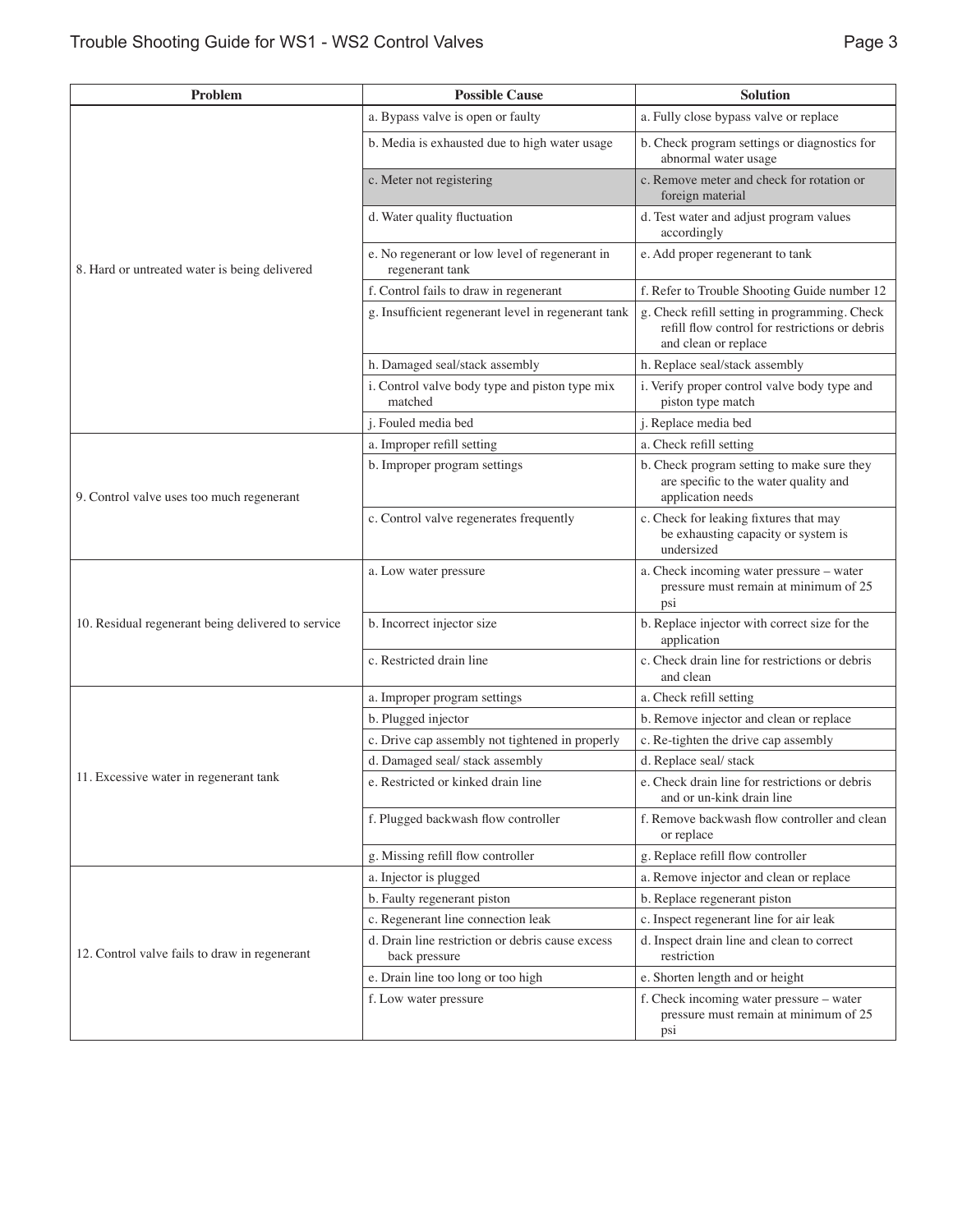| Problem                                                                                                                            | <b>Possible Cause</b>                                                              | <b>Solution</b>                                                                                                                                                                                                                                                                                                                                                                           |
|------------------------------------------------------------------------------------------------------------------------------------|------------------------------------------------------------------------------------|-------------------------------------------------------------------------------------------------------------------------------------------------------------------------------------------------------------------------------------------------------------------------------------------------------------------------------------------------------------------------------------------|
|                                                                                                                                    | a. Power outage during regeneration                                                | a. Upon power being restored control will<br>finish the remaining regeneration time.<br>Reset time of day.                                                                                                                                                                                                                                                                                |
| 13. Water running to drain                                                                                                         | b. Damaged seal/stack assembly                                                     | b. Replace seal/stack assembly                                                                                                                                                                                                                                                                                                                                                            |
|                                                                                                                                    | c. Piston assembly failure                                                         | c. Replace piston assembly                                                                                                                                                                                                                                                                                                                                                                |
|                                                                                                                                    | d. Drive cap assembly not tightened in<br>properly                                 | d. Re-tighten the drive cap assembly                                                                                                                                                                                                                                                                                                                                                      |
| 14. E1, Err – 1001, Err – 101 = Control unable to<br>sense motor movement                                                          | a. Motor not inserted full to engage pinion,<br>motor wires broken or disconnected | a. Disconnect power, make sure motor is<br>fully engaged, check for broken wires,<br>make sure two pin connector on motor<br>is connected to the two pin connection<br>on the PC Board labeled MOTOR. Press<br>NEXT and REGEN buttons for 3 seconds<br>to resynchronize software with piston<br>position or disconnect power supply<br>from PC Board for 5 seconds and then<br>reconnect. |
|                                                                                                                                    | b. PC Board not properly snapped into drive<br>bracket                             | b. Properly snap PC Board into drive bracket<br>and then Press NEXT and REGEN buttons<br>for 3 seconds to resynchronize software<br>with piston position or disconnect power<br>supply from PC Board for 5 seconds and<br>then reconnect.                                                                                                                                                 |
|                                                                                                                                    | c. Missing reduction gears                                                         | c. Replace missing gears                                                                                                                                                                                                                                                                                                                                                                  |
| 15. E2, Err – 1002, Err – 102 = Control valve motor<br>ran too short and was unable to find the next cycle<br>position and stalled | a. Foreign material is lodged in control valve                                     | a. Open up control valve and pull out piston<br>assembly and seal/ stack assembly for<br>inspection. Press NEXT and REGEN<br>buttons for 3 seconds to resynchronize<br>software with piston position or disconnect<br>power supply from PC Board for 5 seconds<br>and then reconnect.                                                                                                     |
|                                                                                                                                    | b. Mechanical binding                                                              | b. Check piston and seal/stack assembly,<br>check reduction gears, check drive<br>bracket and main drive gear interface.<br>Press NEXT and REGEN buttons for 3<br>seconds to resynchronize software with<br>piston position or disconnect power supply<br>from PC Board for 5 seconds and then<br>reconnect.                                                                              |
|                                                                                                                                    | c. Main drive gear too tight                                                       | c. Loosen main drive gear. Press NEXT<br>and REGEN buttons for 3 seconds to<br>resynchronize software with piston<br>position or disconnect power supply<br>from PC Board for 5 seconds and then<br>reconnect.                                                                                                                                                                            |
|                                                                                                                                    | d. Improper voltage being delivered to PC Board                                    | d. Verify that proper voltage is being supplied.<br>Press NEXT and REGEN buttons for 3<br>seconds to resynchronize software with<br>piston position or disconnect power supply<br>from PC Board for 5 seconds and then<br>reconnect.                                                                                                                                                      |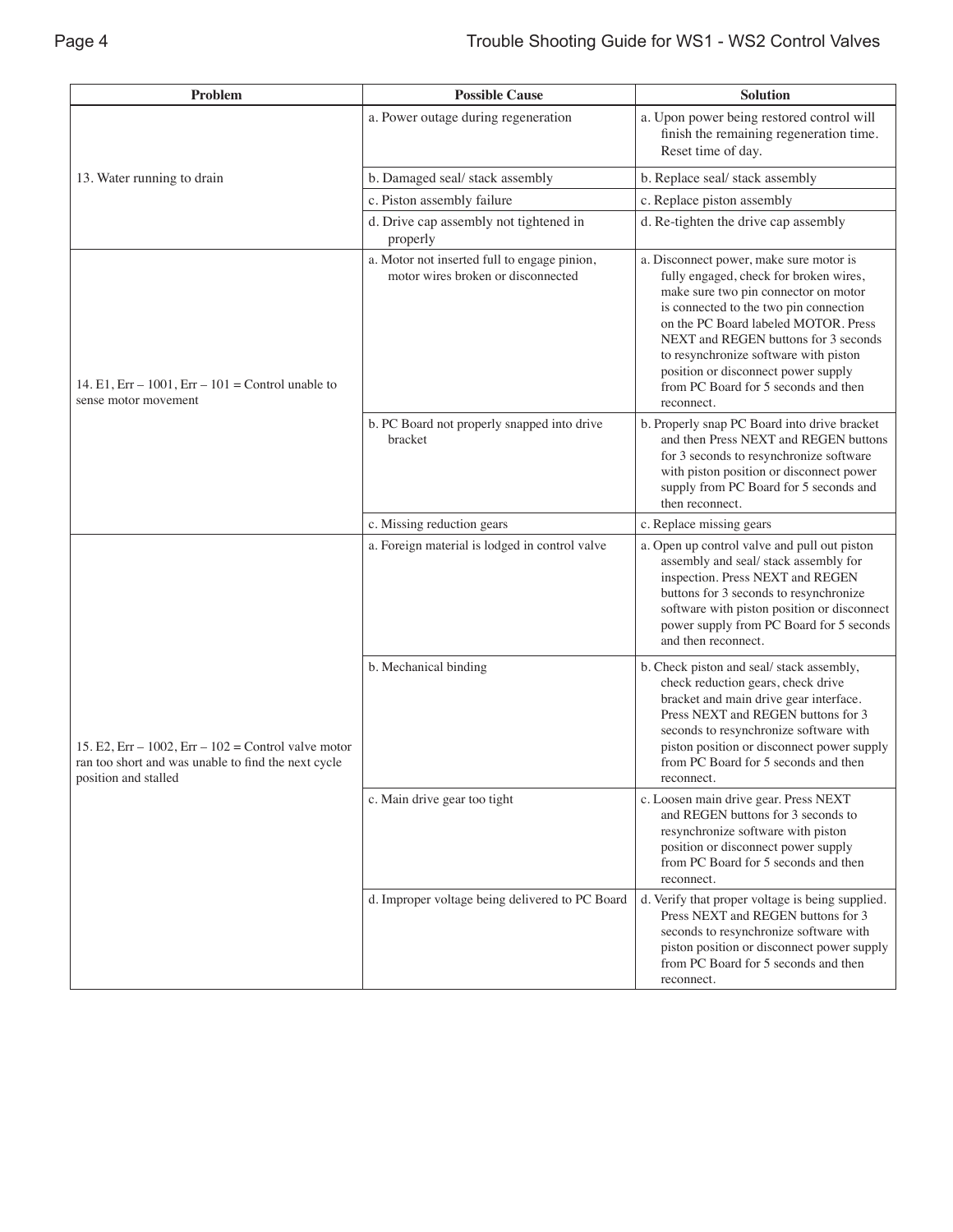| Problem                                                                                                                                                                                | <b>Possible Cause</b>                                                                                                                             | <b>Solution</b>                                                                                                                                                                                                                                                                   |
|----------------------------------------------------------------------------------------------------------------------------------------------------------------------------------------|---------------------------------------------------------------------------------------------------------------------------------------------------|-----------------------------------------------------------------------------------------------------------------------------------------------------------------------------------------------------------------------------------------------------------------------------------|
|                                                                                                                                                                                        | a. Motor failure during a regeneration                                                                                                            | a. Check motor connections then Press<br>NEXT and REGEN buttons for 3 seconds<br>to resynchronize software with piston<br>position or disconnect power supply<br>from PC Board for 5 seconds and then<br>reconnect.                                                               |
| 16. E3, Err – 1003, Err – 103 = Control valve motor<br>ran too long and was unable to find the next cycle<br>position                                                                  | b. Foreign matter built up on piston and stack<br>assemblies creating friction and drag enough<br>to time out motor                               | b. Replace piston and stack assemblies. Press<br>NEXT and REGEN buttons for 3 seconds<br>to resynchronize software with piston<br>position or disconnect power supply<br>from PC Board for 5 seconds and then<br>reconnect.                                                       |
|                                                                                                                                                                                        | c. Drive bracket not snapped in properly and out<br>enough that reduction gears and drive gear<br>do not interface                                | c. Snap drive bracket in properly then Press<br>NEXT and REGEN buttons for 3 seconds<br>to resynchronize software with piston<br>position or disconnect power supply<br>from PC Board for 5 seconds and then<br>reconnect.                                                        |
| 17. Err – 1004, Err – 104 = Control valve motor ran<br>too long and timed out trying to reach home position                                                                            | a. Drive bracket not snapped in properly and out<br>enough that reduction gears and drive gear<br>do not interface                                | a. Snap drive bracket in properly then Press<br>NEXT and REGEN buttons for 3 seconds<br>to resynchronize software with piston<br>position or disconnect power supply<br>from PC Board for 5 seconds and then<br>reconnect.                                                        |
|                                                                                                                                                                                        | a. Control valve programmed for ALT A or b,<br>nHbP, SEPS, or AUX MAV with out having<br>a MAV or NHBP valve attached to operate<br>that function | a. Press NEXT and REGEN buttons for 3<br>seconds to resynchronize software with<br>piston position or disconnect power<br>supply from PC Board for 5 seconds and<br>then reconnect. Then re-program valve to<br>proper setting                                                    |
| 18. Err - 1006, Err $-106$ ,<br>Err - $116 =$ MAV/ SEPS/ NHBP/ AUX MAV valve<br>motor ran too long and unable to find the proper park<br>position<br>Motorized Alternating Valve = MAV | b. MAV/NHBP motor wire not connected to PC<br>Board                                                                                               | b. Connect MAV/ NHBP motor to PC Board<br>two pin connection labeled DRIVE. Press<br>NEXT and REGEN buttons for 3 seconds<br>to resynchronize software with piston<br>position or disconnect power supply<br>from PC Board for 5 seconds and then<br>reconnect.                   |
| Separate Source = SEPS<br>No Hard Water Bypass $=$ NHBP<br>Auxiliary $MAV = AUX$ MAV                                                                                                   | c. MAV/ NHBP motor not fully engaged with<br>reduction gears                                                                                      | c. Properly insert motor into casing, do not<br>force into casing Press NEXT and REGEN<br>buttons for 3 seconds to resynchronize<br>software with piston position or disconnect<br>power supply from PC Board for 5 seconds<br>and then reconnect.                                |
|                                                                                                                                                                                        | d. Foreign matter built up on piston and stack<br>assemblies creating friction and drag enough<br>to time out motor                               | d. Replace piston and stack assemblies. Press<br>NEXT and REGEN buttons for 3 seconds<br>to resynchronize software with piston<br>position or disconnect power supply<br>from PC Board for 5 seconds and then<br>reconnect.                                                       |
| 19. $Err - 1007$ , $Err - 107$ ,<br>Err - 117 = MAV/ SEPS/ NHBP/ AUX MAV valve<br>motor ran too short (stalled) while looking for proper<br>park position                              | a. Foreign material is lodged in MAV/ NHBP<br>valve                                                                                               | a. Open up MAV/ NHBP valve and check<br>piston and seal/ stack assembly for foreign<br>material. Press NEXT and REGEN buttons<br>for 3 seconds to resynchronize software<br>with piston position or disconnect power<br>supply from PC Board for 5 seconds and<br>then reconnect. |
| Motorized Alternating Valve = MAV<br>Separate Source = SEPS                                                                                                                            | b. Mechanical binding                                                                                                                             | b. Check piston and seal/stack assembly,<br>check reduction gears, drive gear interface,                                                                                                                                                                                          |
| No Hard Water Bypass $=$ NHBP                                                                                                                                                          |                                                                                                                                                   | and check MAV/NHBP black drive pinion<br>on motor for being jammed into motor                                                                                                                                                                                                     |
| Auxiliary $MAV = AUX$ MAV                                                                                                                                                              |                                                                                                                                                   | body. Press NEXT and REGEN buttons<br>for 3 seconds to resynchronize software<br>with piston position or disconnect power<br>supply from PC Board for 5 seconds and<br>then reconnect.                                                                                            |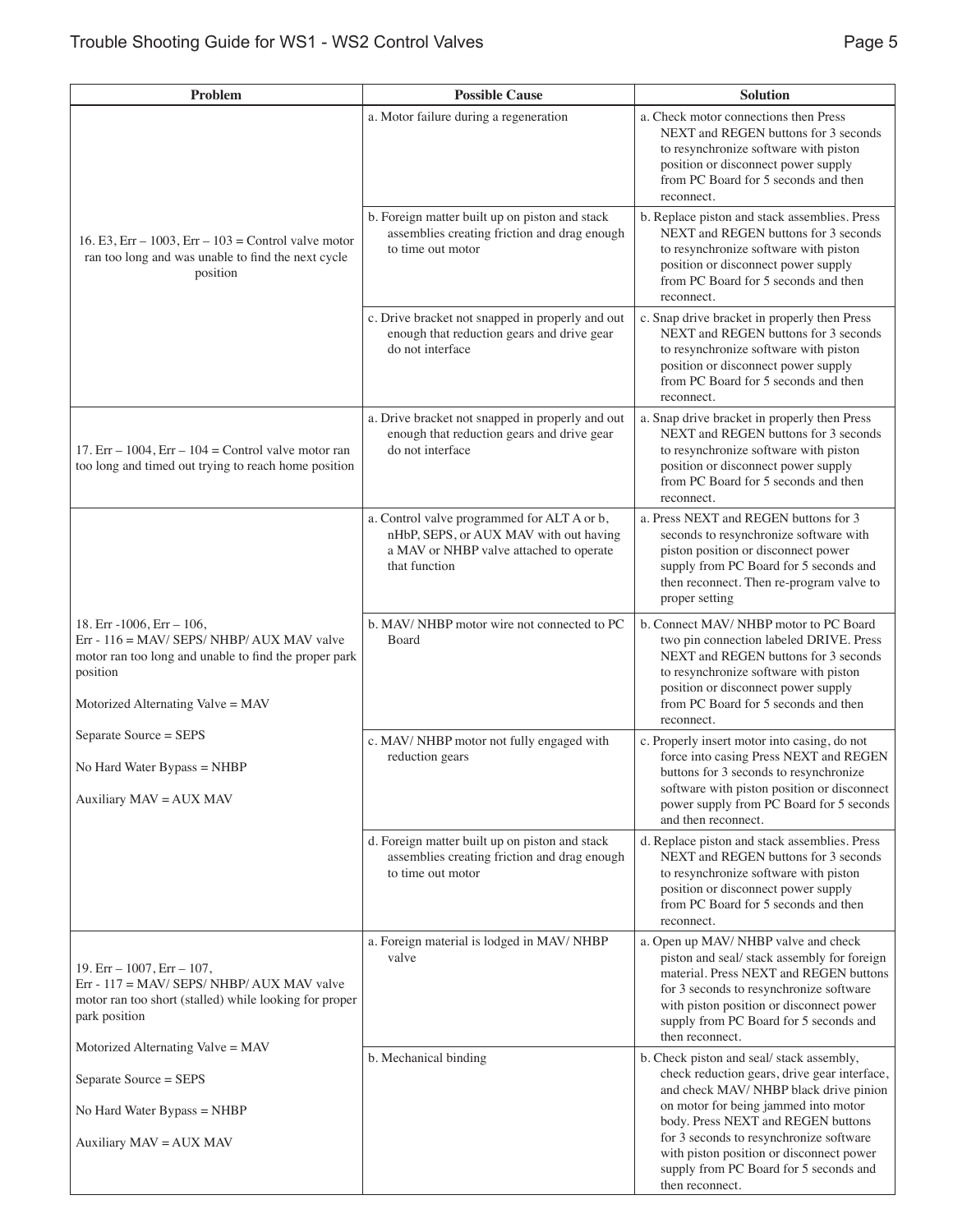## **NOTES:**